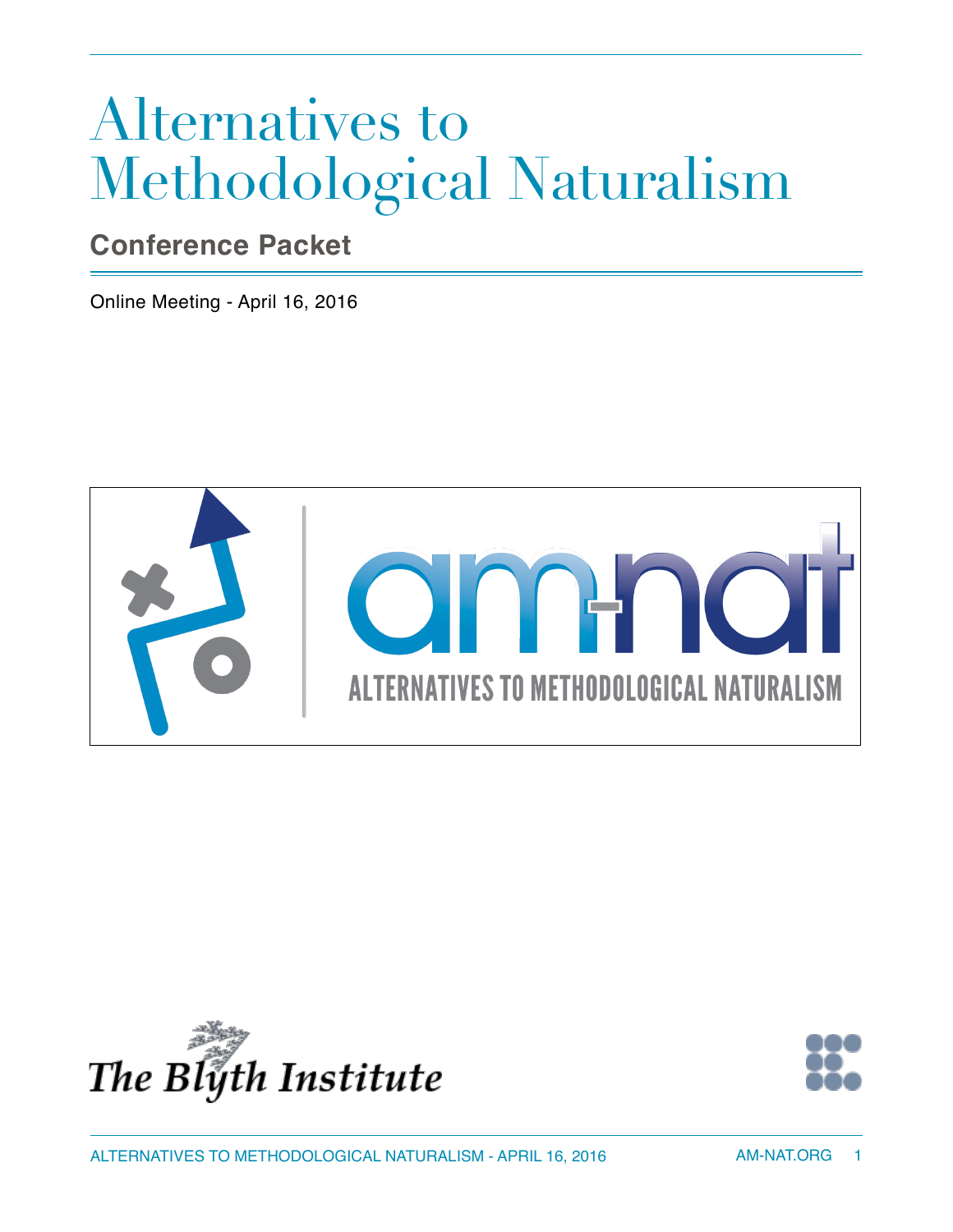# **Introduction**

Welcome to the Alternatives to Methodological Naturalism 2016 Online Conference! We have a fantastic lineup of presentations this year, and are looking forward to the information and discussion that we will be having. Please take a moment to look through this packet before the conference to make sure that you are ready when the conference begins.

#### **About the Conference**

While there has long been a discussion about the role and legitimacy of naturalism as a foundational assumption in academic thought, critics of naturalism have generally been just that - only critics. The goal of this conference is to not only look at the strengths and weaknesses of naturalistic methodologies, but actually begin to examine and establish potential alternative methodologies. Our goal is to not only understand the problems clearly, but also more clearly see the potential solutions. Not every speaker agrees with the organizers about the problematic nature of naturalism, but we all value the discussion around it.

#### **About the Blyth Institute**

The Blyth Institute is a research and education nonprofit organization which focuses on new avenues of exploration in biology, cognitive science, and engineering, with a focus on formal, semantic, and logical relationships in systems. The Blyth Institute is the organizing institution for this conference. More information about The Blyth Institute, their work, and their research can be found at <http://www.blythinstitute.org/>

#### **About the Center for Evolutionary Informatics**

The Center for Evolutionary Informatics (CEI) is a group of STEM researchers and professionals whose research focuses on the role of information in the modeling and analysis of evolutionary processes and related phenomena. The CEI focuses especially on informational requirements of evolution. This conference is funded in large part by a generous grant from the CEI. More information about the CEI, their work, and their research can be found at <http://www.evoinfo.org/>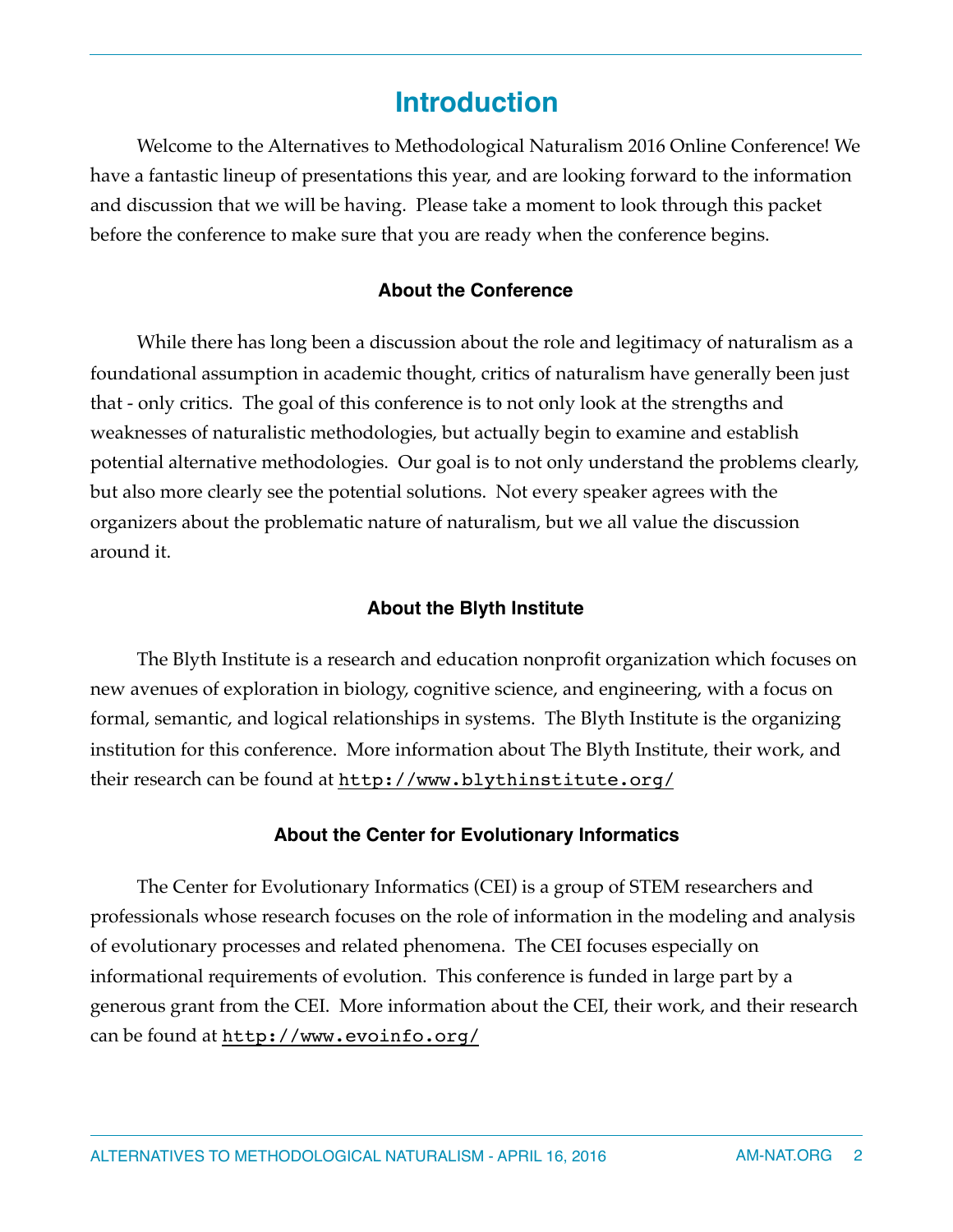# **Connecting to the Conference**

This conference will primarily occur using the <u>[join.me](http://join.me)</u> conferencing tool. *join.me* allows you to connect in three different ways: through the [join.me](http://join.me) app, through the web browser, or by phone through a conference line. The [join.me](http://join.me) app is the recommended way to connect, but we have below the information for all three methods. You can download and install the [join.me](http://join.me) app from <http://bit.ly/jm-app> or from the [join.me](http://join.me) website.

|                                      | <b>Virtual Room 1</b>                                                                                                                                                                                            | <b>Virtual Room 2</b>                                                                                                                                                                                            |
|--------------------------------------|------------------------------------------------------------------------------------------------------------------------------------------------------------------------------------------------------------------|------------------------------------------------------------------------------------------------------------------------------------------------------------------------------------------------------------------|
| Using the join.me application        | Open the application and enter the<br>conference room code:                                                                                                                                                      | Open the application and enter the<br>conference room code:                                                                                                                                                      |
|                                      | amnat.vrooml                                                                                                                                                                                                     | amnat.vroom2                                                                                                                                                                                                     |
| <b>Using a Web Browser</b>           | Point your web browser to the<br>following URL:                                                                                                                                                                  | Point your web browser to the<br>following URL:                                                                                                                                                                  |
|                                      | http://join.me/amnat.vroom1                                                                                                                                                                                      | http://join.me/amnat.vroom2                                                                                                                                                                                      |
| <b>Calling in with a Phone</b>       | Step 1: Dial in to join.me<br>(international dial-in numbers<br>below)<br>$+1.404.801.3225$ or<br>$+1.734.746.0035$<br>Step 2: After dialing in, enter the<br>following as the conference<br>number: 412-259-745 | Step 1: Dial in to join.me<br>(international dial-in numbers<br>below)<br>$+1.404.801.3225$ or<br>$+1.734.746.0035$<br>Step 2: After dialing in, enter the<br>following as the conference<br>number: 812-639-717 |
| <b>International Call-in Numbers</b> | A list of international call-in<br>numbers is available at                                                                                                                                                       | A list of international call-in<br>numbers is available at                                                                                                                                                       |
|                                      | https://join.me/intphone/                                                                                                                                                                                        | https://join.me/intphone/                                                                                                                                                                                        |

In addition to our two virtual rooms, we will also have an ongoing chat session that you can connect to with your browser. You can join in the chat by going to:

#### <http://tlk.io/amnat-chat>

If you run into any problems during the conference, you can go to our help chat, which will be available by going to:

<http://tlk.io/amnat-help>

If you are having severe problems you can call the conference organization (Jonathan Bartlett) on his cell phone at +1.918.845.6126 or email [info@blythinstitute.org](mailto:info@blythinstitute.org).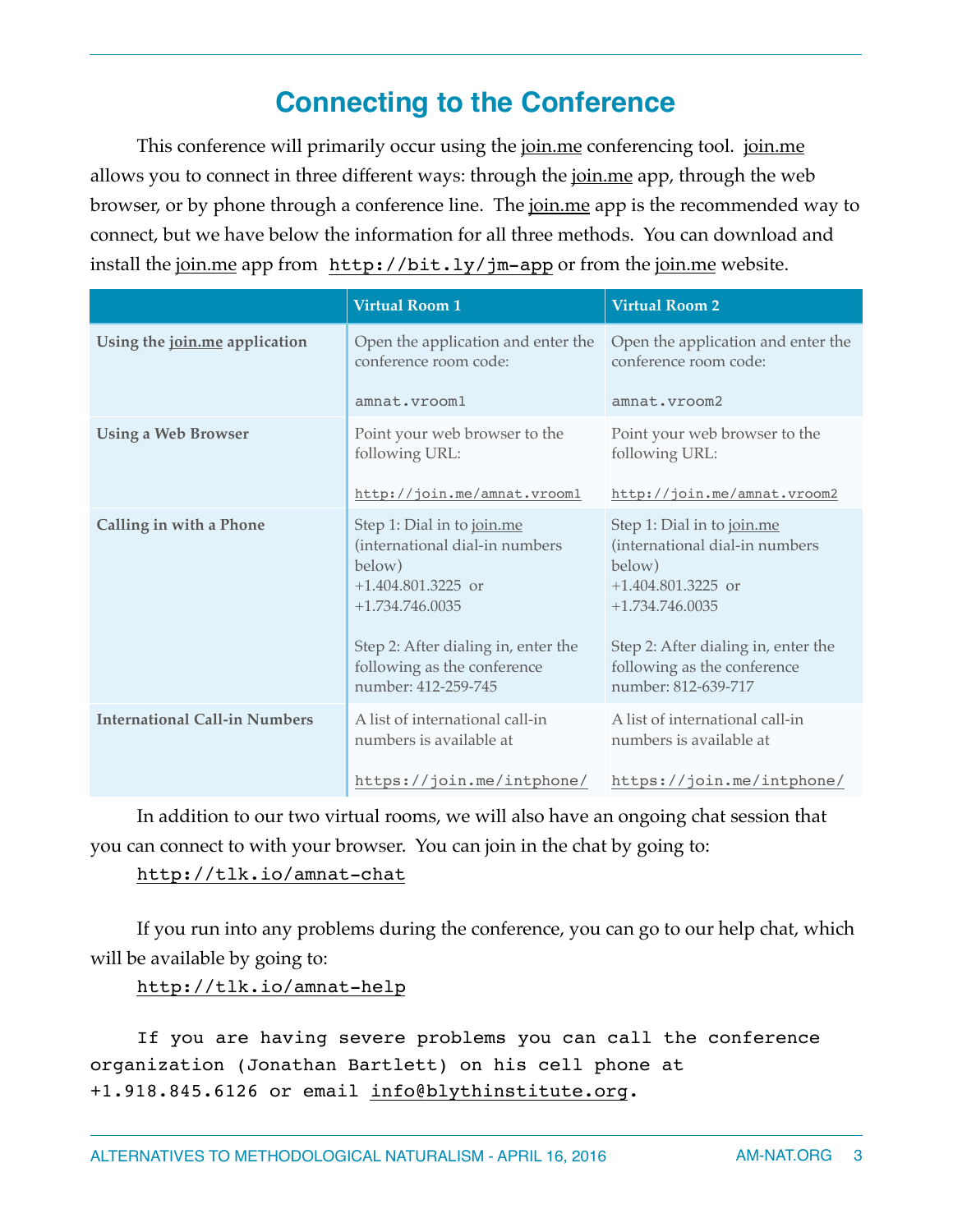# **Conference Schedule**

Below is the schedule for the conference. Talks are intended to be thirty minutes followed by ten minutes of question and answer time. Participants will then have five minutes between talks to make sure they are in the right room for the next talk.

| <b>Room</b>           | Topic <sup>*</sup>                                              | <b>Speaker</b> | <b>Start Time</b>     |
|-----------------------|-----------------------------------------------------------------|----------------|-----------------------|
| <b>Virtual Room 1</b> | <b>Opening Statements</b>                                       | J. Bartlett    | 9:00 AM Central Time  |
| <b>Virtual Room 1</b> | Keynote: Methodological Dualism in<br><b>Austrian Economics</b> | P. Bagus       | 9:15 AM Central Time  |
| <b>Virtual Room 1</b> | Regularism                                                      | T. Gilson      | 10:30 AM Central Time |
| <b>Virtual Room 2</b> | Evolution of MN                                                 | J. Bartlett    | 10:30 AM Central Time |
| <b>Virtual Room 1</b> | Gambler's Epistemology                                          | S. Cordova     | 11:15 AM Central Time |
| <b>Virtual Room 2</b> | Two Defenses of MN                                              | R. Kojonen     | 11:15 AM Central Time |
| <b>Lunch Break</b>    |                                                                 |                | 12:00 PM Central Time |
| <b>Virtual Room 1</b> | Design Triangulation                                            | P. Nelson      | 1:00 PM Central Time  |
| <b>Virtual Room 2</b> | MN & Its Creation Story                                         | A. Mignea      | 1:00 PM Central Time  |
| <b>Virtual Room 1</b> | Describable but Unpredictable                                   | J. Bartlett    | 1:45 PM Central Time  |
| <b>Virtual Room 2</b> | Shortcomings in Alternatives to MN                              | E. Holloway    | 1:45 PM Central Time  |
| <b>Virtual Room 1</b> | Methodological Informationalism                                 | A. Mignea      | 2:30 PM Central Time  |
| <b>Virtual Room 2</b> | Francis Bacon, Teleology, and Analogy                           | J. LeMaster    | 2:30 PM Central Time  |
| <b>Virtual Room 1</b> | Design as a Demarcation Criteria                                | M. Lopez       | 3:15 PM Central Time  |
| <b>Virtual Room 2</b> | Philosophy-Free Scientific Method                               | G. Gaulin      | 3:15 PM Central Time  |
| <b>Virtual Room 1</b> | Applying Theological Method in Genomics                         | J. Johansen    | 4:00 PM Central Time  |
| <b>Virtual Room 2</b> |                                                                 |                | 4:00 PM Central Time  |
| <b>Dinner</b>         |                                                                 |                | 4:45 PM Central Time  |
| <b>Virtual Room 1</b> | Non-Naturalism and Machine Learning                             | E. Holloway    | 5:45 PM Central Time  |
| <b>Virtual Room 2</b> | God of the Gaps and MN                                          | R. Jorritsma   | 5:45 PM Central Time  |
| <b>Virtual Room 1</b> | <b>Group Discussion</b>                                         | Discussion     | 6:45 PM Central Time  |
| <b>Virtual Room 1</b> | <b>Closing Statements</b>                                       | J. Bartlett    | 7:45 PM Central Time  |

\* Please note that the titles of the talk topics have been shortened in this schedule. Full topic titles are listed in the topic listing.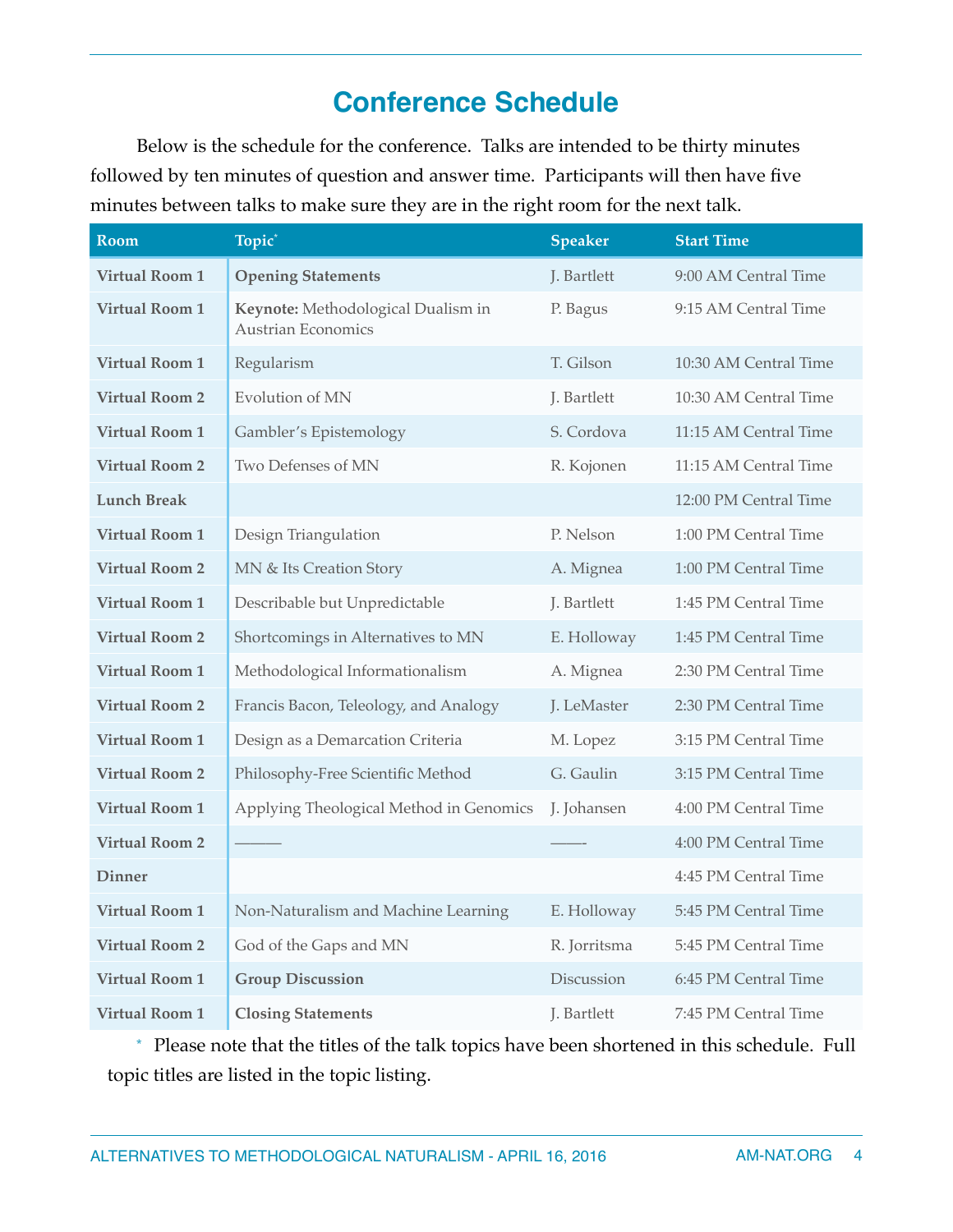# **After the Conference**

This conference is intended to be just a starting point for research dealing with ways to incorporate non-naturalistic methodologies into academic work. The organizers of the conference will be supporting the continued work of the attendees in a variety of ways.

#### **Conference Videos**

Each talk will be recorded. The conference videos are a way for conference attendees to revisit what they learned at the conference, as well as for others who were not at the conference to have the ability to learn these new ideas for themselves. Additionally, the videos allow conference attendees to see any talk that they missed during the conference if they wanted to watch two talks that were happening simultaneously.

Note that due to limitations of the software, only the screen sharing and audio will be recorded. The video feeds from webcams are not included in the final videos. Therefore, please be sure that all needed visuals are contained in your presentation.

#### **Papers for the Conference Proceedings**

Each presenter is invited to submit a paper relating to their talk after the conference for the conference proceedings. Papers are due one month after the end of the conference - May 16th. For this conference, the papers are due after the conference to allow for incorporation of additional ideas learned during the conference. The goal of the conference is to expand your ideas from interactions with others, and we expect authors to take advantage of the conference to improve upon their own ideas before submitting them for the proceedings.

Each paper will be reviewed by one or two reviewers to provide feedback for the authors. The authors are expected to respond to the feedback provided and/or update their manuscript to reflect issues discovered by the reviewers. If for some reason a paper is not suitable for inclusion in the proceedings, the editors will notify the author of this and what changes need to be made to make the paper suitable.

#### **Future Conferences**

We anticipate running similar conferences periodically. We will keep in contact with our conference attendees to be sure that everyone is aware of all future conferences.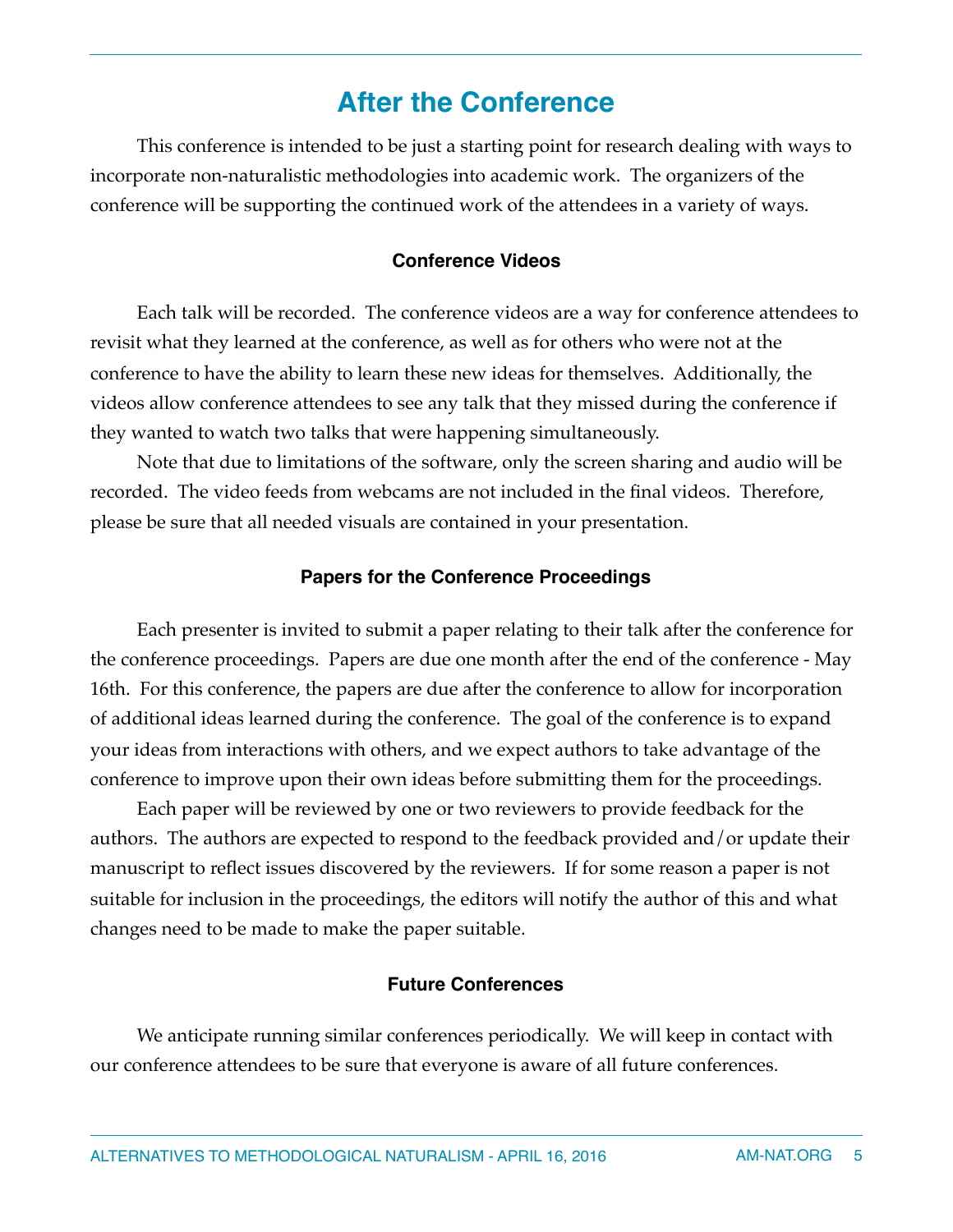# **Topic Listing (Alphabetical by Author)**

Note that the topic descriptions are shortened from the submitted abstracts by the conference committee. Any fault in the descriptions of the talks are due to the conference committee, not the topic authors.

# **Methodological Naturalism in the Austrian School of Economics**

Philipp Bagus The Mises Institute; Universidad Rey Juan Carlos

Based on Ludwig von Mises´ work, this talk will explain why there is a methodological dualism between the natural and the social science. Furthermore, it will explain what praxeology is and why the sciences of human action are separated into theory and history.

#### **The Evolution of Methodological Naturalism**

Jonathan Bartlett The Blyth Institute

This talk will give a brief overview of the history of methodological naturalism, focusing on the fact that the idea of methodological naturalism has changed quite a bit. In fact, ideas taken for granted today as being methodologically naturalistic were opposed on their first introduction as introducing theological elements into science.

#### **Describable but Unpredictable: The Shape of Non-Natural Formalisms in Modeling** Jonathan Bartlett The Blyth Institute

This talk will discuss the ways in which lower-level mathematics learned in grade school and in undergraduates college education shapes our thinking about causation, and leads to expectations about the world which arise from habits of thought rather than logical analysis. This talk will discuss other types of mathematical models of causation which are more appropriate to non-mechanical causes, and how they can be integrated into empirical methodologies.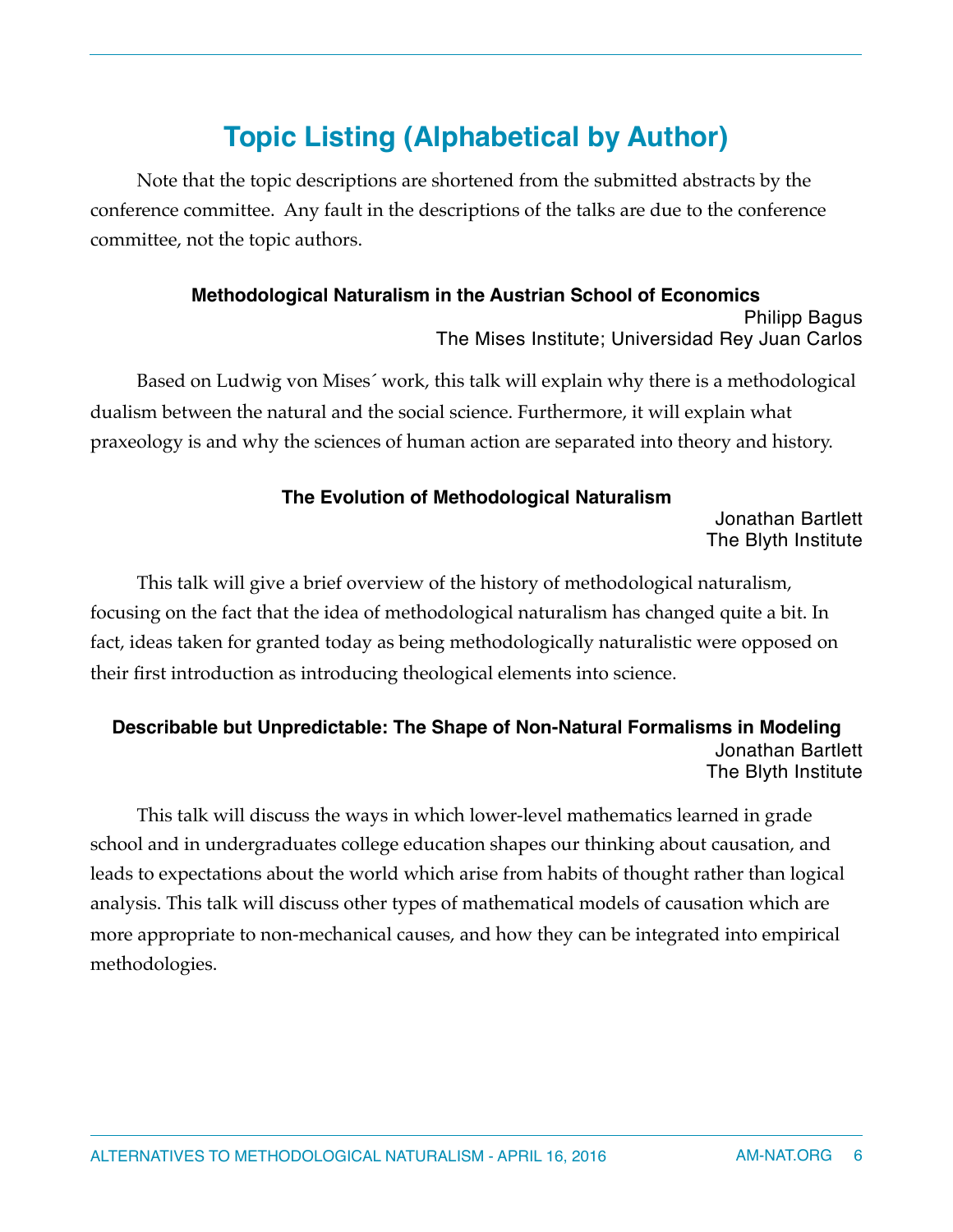#### **Gambler's Epistemology as an Alternative to Impractical Naturalism** Salvador Cordova Millenium Analytics

Rather than adjudicating the philosophical merits of naturalism to other approaches, this talk will examine the possibility that reward-to-risk analyses (such as seen in the professional investment and gambling) serve as better practical guides in committing financial and human resources to scientific exploration than enforcement of unspoken creeds of impractical naturalism that may actually be detrimental to scientific discovery.

### **Philosophy-Free Scientific Method**

Gary Gaulin Gaulin Tracksite; Hitchcock Press Inc.

The "scientific method" is inherent to human behavior. Babies learn by forming hypotheses (an idea you can test) leading to theories (explanation for how something works or happened) that yield for them repeatable results. The same behavior is found in the hypothesis and theory driven science journal methodology of adults, where "peer review" is the "confidence" part of the cognitive related mechanism. This talk will focus on the scientific method as a methodology we use on a daily basis, which does not need Methodological Naturalism or any other philosophy to understand, just the very basics of cognitive science and common sense.

# **Regularism: A Better Alternative to Methodological Naturalism**

Tom Gilson

Many virtues have been attributed to Methodological Naturalism – testability, reasonability, and effectiveness. However, these have been strongly associated with unscientific metaphysical assumptions which tend to dominate scientific thinking even if they do not follow necessarily from Methodological Naturalism's assumptions. This talk will introduce Regularism as an alternative that retains Methodological Naturalism's virtues while remaining metaphysically neutral.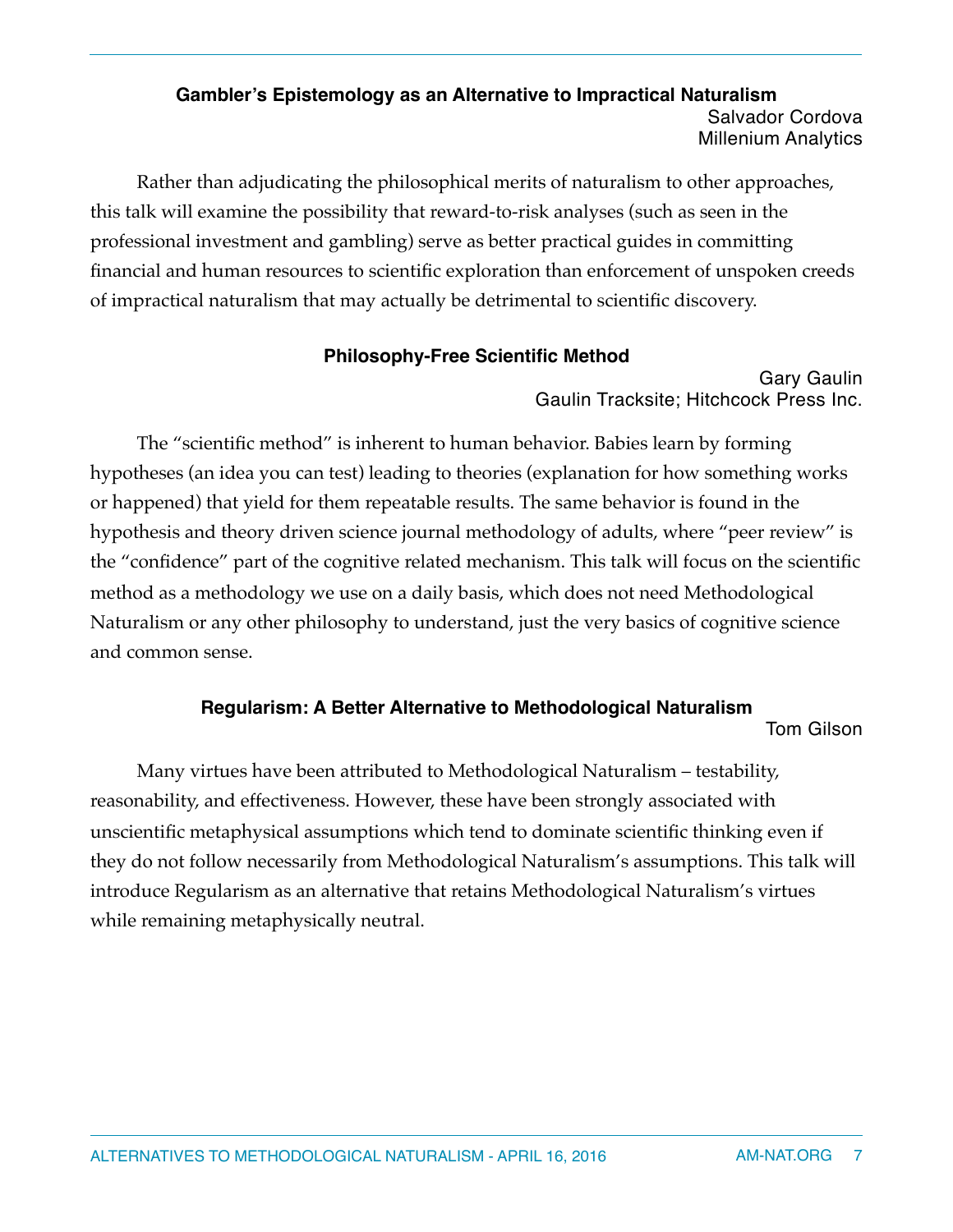#### **Shortcomings in Alternatives to Methodological Naturalism** Eric Holloway Baylor University

This talk will cover shortcomings in many current alternatives to Methodological Naturalism, as well as potential ways to overcome these shortcomings. It will focus both on theoretical and practical considerations in which alternatives to Methodological Naturalism has been found wanting, but will also show how science's own inductivist reasoning is actually non-Naturalistic.

#### **Implications of non-Naturalism in Machine Learning and Beyond** Eric Holloway Baylor University

Non-Naturalistic theories of nature, if true, have profound consequences that are not often considered. This talk will explore the impact of non-Naturalistic theories of nature primarily in machine learning, as well as physical causality and economics. Additionally, the talk will cover meta-benefits to science from non-Naturalistic theories such as improved integration of scientific disciplines and a more coherent picture of scientific induction.

### **Exploring the Application of Theological Method in Genomic Research** Jim Johansen Liberty University

This talk explores the utility of theological method in science, specifically in genomic research. This talk will propose that the divine attributes have been shown to be mirrored in natural law, thus allowing us to use theological premises in weighing scientific hypotheses.

#### **The 'God of the Gaps'-Argument for Methodological Naturalism** Ruben Jorritsma Independent Scholar

One of the common arguments for Methodological Naturalism is the charge that supernaturalistic theories commit the 'god of the gaps'-fallacy. This argument has great rhetorical strength, because it draws on several different intuitively appealing ideas. This talk will examine those ideas and show that none provides sufficient grounds for categorically disqualifying supernaturalistic theories from science.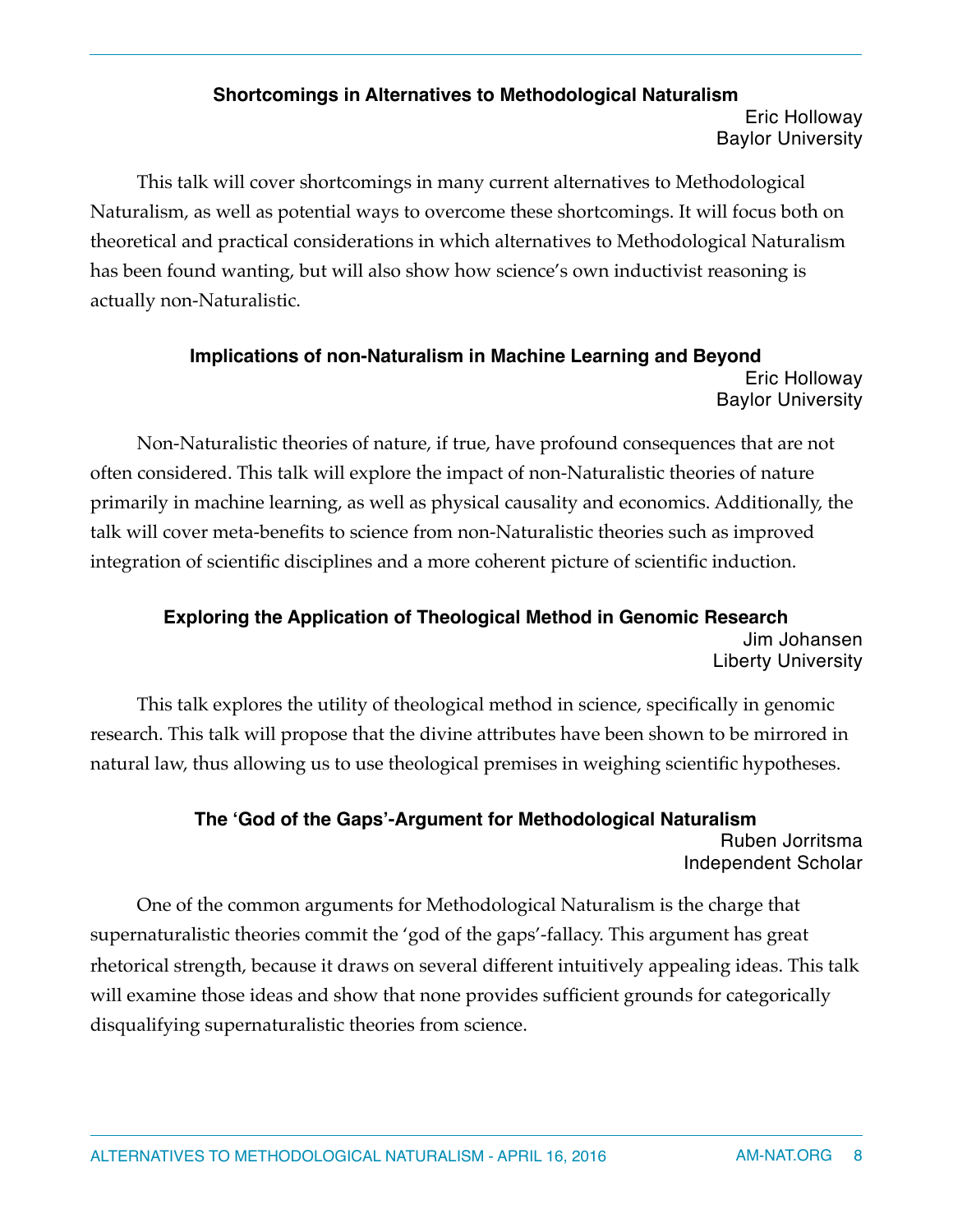#### **Two different defenses of methodological naturalism related to their critiques** Rope Kojonen University of Helsinki

This talk will discuss the critiques of Methodological Naturalism, and suggest that the underlying cause for criticizing Methodological Naturalism is the advance of scientism – the belief that science is the only valid mode of explanation of the world. This talk will discuss alternative ways of understanding the relationship between science and knowledge which remove the need for replacing Methodological Naturalism in science.

# **Methodological Naturalism and Its Creation Story**

Arminius Mignea Independent Scholar

This talk discusses the way that Methodological Naturalism affects our views of the origins and history of life on earth. The talk will focus on the ways in which Methodological Naturalism requires adherence to ideas that simply transfer miraculous powers from the supernatural to ordinary matter.

### **Methodological Informationalism: an Alternative to Methodological Naturalism** Arminius Mignea Independent Scholar

This talk proposes that for life sciences, Methodological Informationalism should be preferred to Methodological Naturalism. Methodological Informationalism posits that the guiding principles for biology should be examining the informational foundations and requirements of the biological machinery found in organisms. This is at odds with many assumptions of current biology, which views information as an after-effect of random mutations, rather than as a foundational cause in its own right.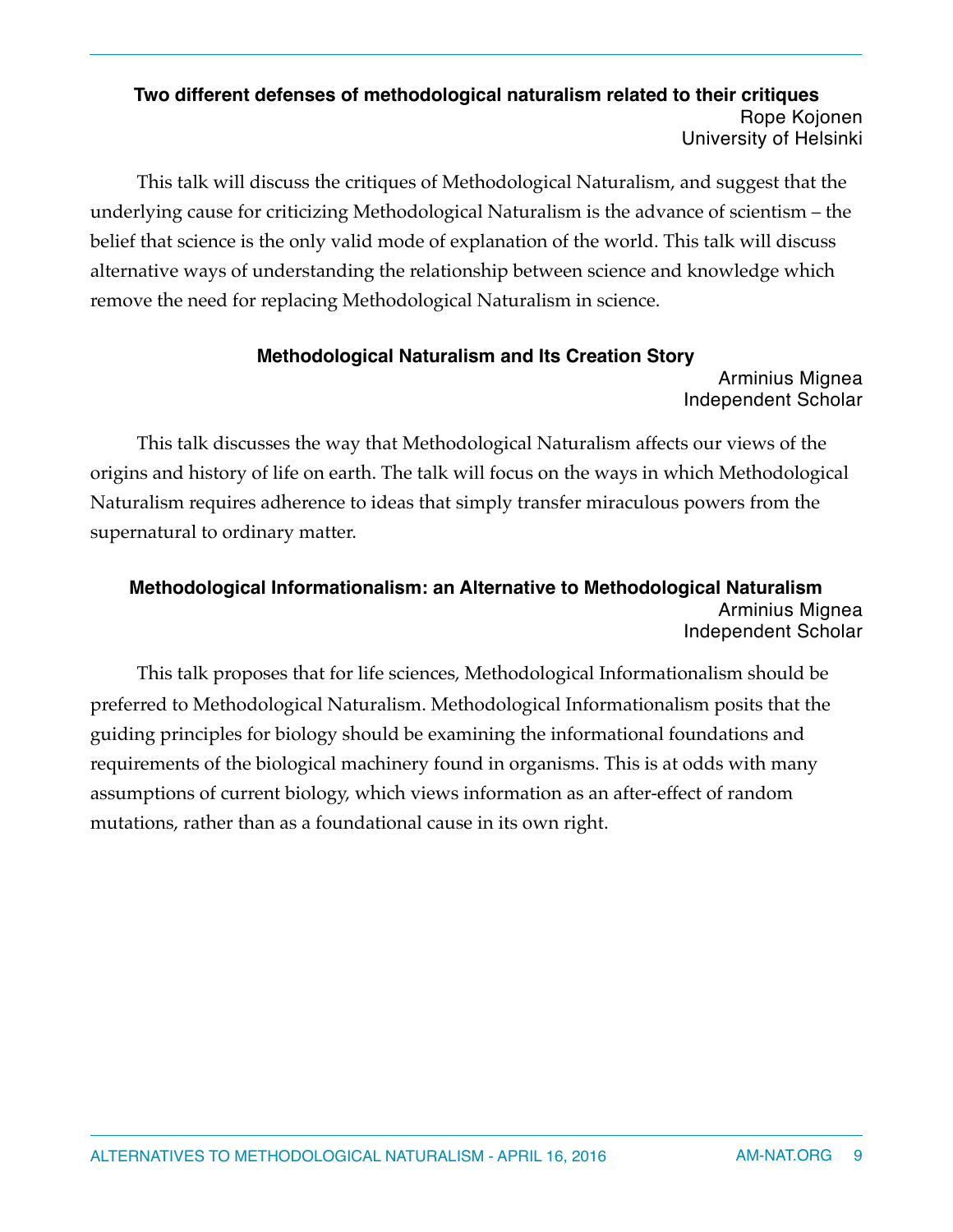### **The Relationship of Francis Bacon, Teleology, and Analogy to the Doctrine of Methodological Naturalism**

Jim LeMaster Southern Baptist Theological Seminary

Francis Bacon divided natural science into physics and metaphysics. Bacon objected to including teleology in physics because in his experience, teleological claims tended to discourage or suppress the search for efficient causes for natural phenomena. This talk will explore the notion that what Bacon concluded as a stifling effect of teleology was more a symptom of the constraints of long-entrenched Greek philosophical approaches rather than a weakness inherent to teleological thinking itself.

### **Design as a Criterion of Demarcation**

by Mario A. Lopez OIACDI

Many attempts have been made to demarcate science such that design falls on either the "non-science" side (i.e., Methodological Naturalism) or on the "science" side (i.e., Alternatives to Methodological Naturalism). This talk will propose, however, that design is itself the demarcation between what is science and what is not science. This fits well with the teleonomic structure of what is found in nature and matches the benefits of current scientific methodology, while providing a better foundation for both.

# **Design Triangulation**

Paul Nelson Biola University; Discovery Institute

The ability of biologists to predict biological structures based on functional necessity combined with the complexity and specialization of functionality in biological systems warrants the understanding of biological systems as being rationally and logically put together, even in the absence of specific observed parts. This talk focuses on formalizing this principle under the rubric of design triangulation, and will show its usefulness in the history of biology and its relationship with intelligent causation in biological explanation.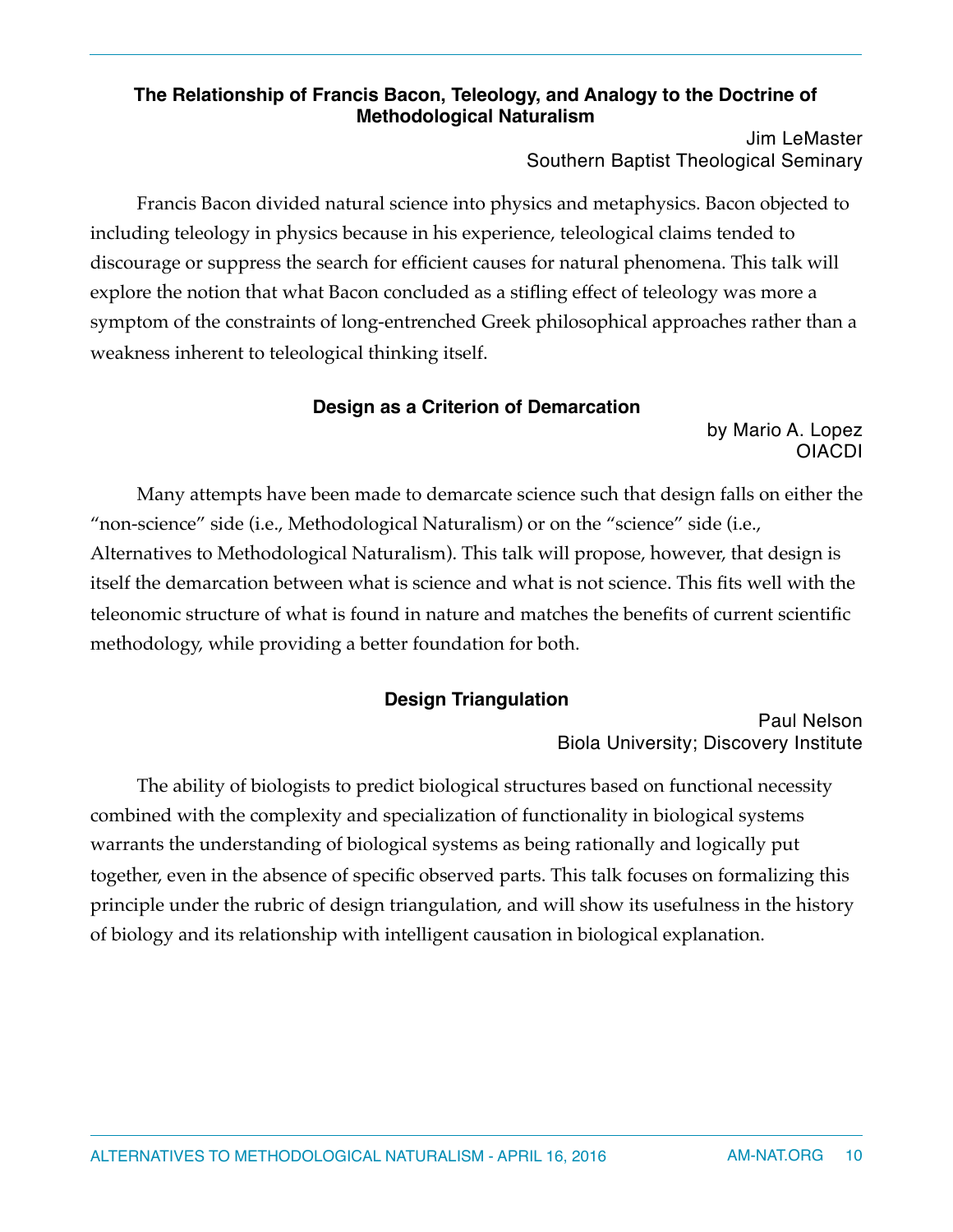# **Preview Sessions**

These two talks were given before the conference in two preview sessions. You can find the preview sessions on the <u>am-nat.org</u> website.

### **Methodological Dualism (MD) and Multi-Explanation Framework (MEF) in Psychology** Sam Rakover University of Haifa

The conceptual divide between mental and mechanical explanations leads to the need for a multi-explanatory framework in sciences dealing with behavior and consciousness. This talk focuses on Methodological Dualism, which, rather than bridging the divide, recognizes it as real and matches explanations to appropriate causes on either side of the mechanical/ mental divide.

### **Top-Down vs. Bottom-Up Linguistics and Grammatical Relations** Noel Rude Independent Scholar

Human language can be studied bottom up (corpus linguistics, neurolinguistics) and top down via conscious data creation and introspection as to grammaticality. Creativity in language hinges on both law and liberty, on the freedom of the will and constraints thereof. This talk will focus on the role of agency in language, and how our ability to learn and understand language is based not primarily on shared mechanics but rather agency-oriented concepts that we cannot not know.